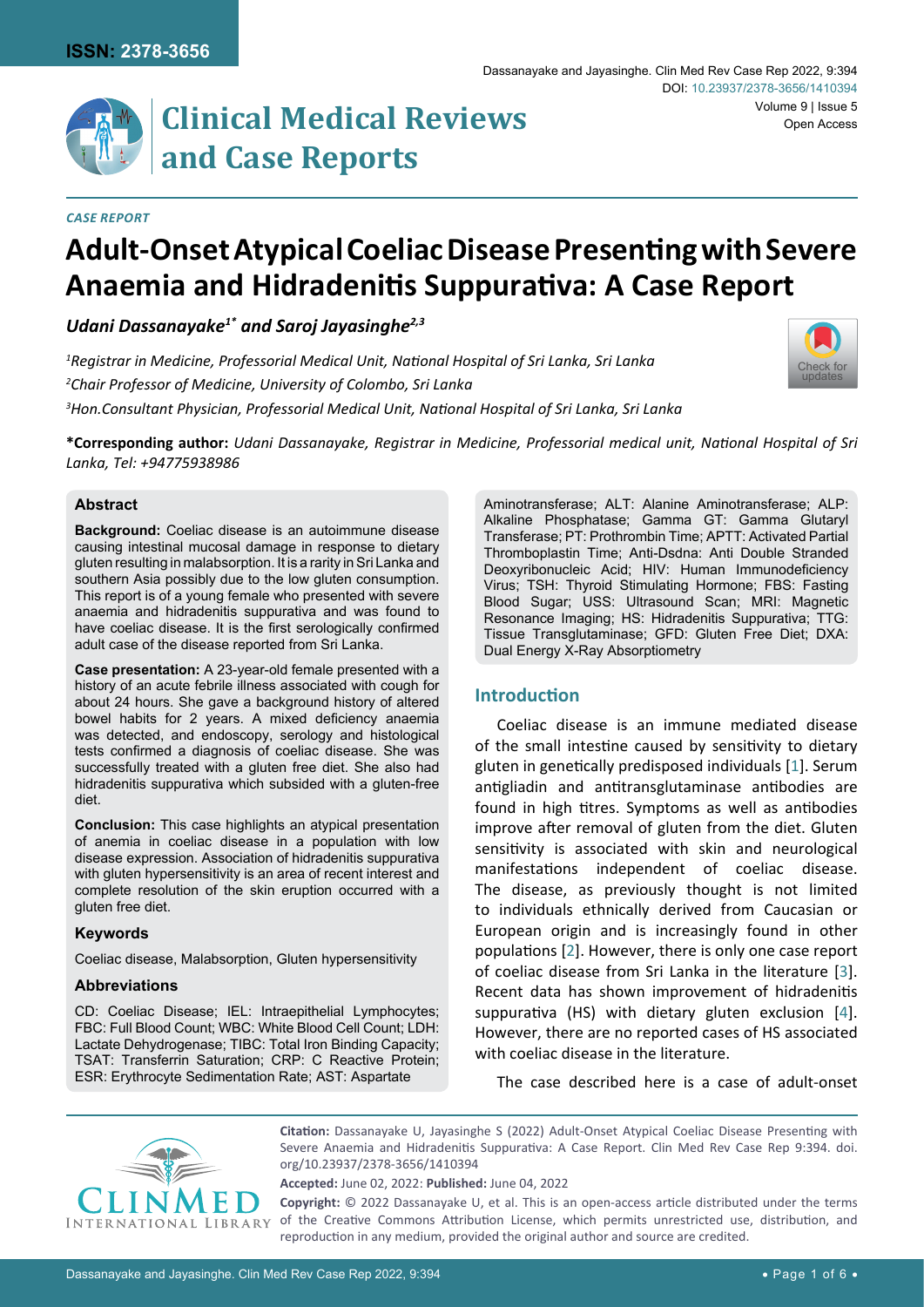coeliac disease in a 23-year-old female who presented with severe anaemia and HS.

#### **Case Report**

A 23-year-old female presented to us with a 24 hour history of fever associated with a non-productive cough. The fever was of low-grade intermittent nature and accompanied by chills but no rigors. She had 5-6 episodes of loose watery stools daily for 5 days. They were of small volume, not foul smelling or difficult to flush and had no blood or mucus. There was no history of recent food consumption from outside her home or of recent antibiotic use.

On further inquiry, she claimed to have had intermittent loose stools for the preceding 2 years. These bouts occured once or twice a month where she has 3-4 episodes of small volume loose stools per day lasting 2-3 days, on occasion associated with colicky abdominal pain. There was no blood or mucus, nocturnal or fasting diarrhoea and pica.

The review of systems was normal except for a recurring skin eruption involving the axillae and buttocks associated with pain and purulent discharge. There were no complains of long-term joint pains, dyspnoea or palpitations on exertion, yellowish discolouration

of eyes associated with fever or other constitutional symptoms such as lethargy, night sweats or loss of appetite. There was no past or contact history of tuberculosis nor a history of high-risk sexual behaviours.

She was taking a normal Sri Lankan diet with three rice-based meals and daily intake of meat, fish, eggs and milk. However, she was having difficulty gaining weight since childhood though her height was normal. She denied use of laxatives or purgatives for intentional loss of weight. She is the first born to non-consanguineous parents. She has no family history of similar illnesses. She has regular menstruation with no menorrhagia or dysmenorrhea. She is a lifelong non-smoker and teetotaler.

On examination, she was thin built with a BMI of 14.71 kg/m<sup>2</sup> and pale. She was anicteric. She had glossitis and angular stomatitis, along with leukonychia. She had no lymphadenopathy. A papular rash was noted with some healed pustules over the buttocks and bilateral axillae. Cardiovascular system examination was normal with a pulse rate of 88 beats per minute and regular. Blood pressure was 110/70 mmHg. Heart was in dual rhythm with no murmurs. Abdominal, respiratory examination was normal as was the neurological examination with no evidence of peripheral neuropathy ([Table 1](#page-1-0)).

| Investigation               | <b>Result</b>              | Reference range             |
|-----------------------------|----------------------------|-----------------------------|
| 1. FBC                      |                            |                             |
| <b>WBC</b>                  | 7.71*10 <sup>9</sup> /L    | 4-11*10 <sup>9</sup> /L     |
| <b>Platelets</b>            | 387*10 <sup>9</sup> /L     | 150-450*10 <sup>9</sup> /L  |
| Haemoglobin                 | 63 g/L                     | 115-165 g/L                 |
| 2. Reticulocyte index       | 1.42%                      | $(0.2 - 2\%)$               |
| 3. LDH                      | 210 U/L                    | 125-220 U/L                 |
| 4. Direct antiglobulin test | Negative                   |                             |
| 5. Serum iron               | 28 microg/dL               | 60-180 µg/dL                |
| <b>TIBC</b>                 | 454 mcicrog/dL             | 274-385 µg/dL               |
| <b>TSAT</b>                 | 6.22%                      | 15-30%                      |
| Serum Ferritin              | 122 microg/L               | 25-155µg/L                  |
| 6. CRP                      | $< 6$ mg/dL                | $0-10$ mg/dL                |
| 7. ESR                      | 78 mm/1 <sup>st</sup> hour | $< 20/1$ <sup>st</sup> hour |
| 8. Serum Sodium             | 135 mmol/L                 | 135-145 mmol/L              |
| Serum Potassium             | 4.5 mmol/L                 | 3.5-5 mmol/L                |
| Serum Creatinine            | $0.8$ mg/dL                | 0.6-1.5 mg/dL               |
| 9. Serum Albumin            | $2.6$ g/dL                 | 3.5-5 g/dL                  |
| Serum Globulin              | $2.4$ g/dL                 | 2-3.5 g/dL                  |
| <b>AST</b>                  | 63 U/L                     | 10-40 U/L                   |
| <b>ALT</b>                  | 70 U/L                     | 5-30 U/L                    |
| <b>ALP</b>                  | 45 U/L                     | 25-100 U/L                  |
| Gamma GT                    | 35 U/L                     | 8-61 U/L                    |
| <b>Total Bilirubin</b>      | $0.6$ mg/dL                | $0.5-2$ mg/dL               |
| 10. PT                      | 13s                        | 12-14s                      |
| <b>APTT</b>                 | 32s                        | $30-46s$                    |

<span id="page-1-0"></span>**Table 1:** Summary of investigations.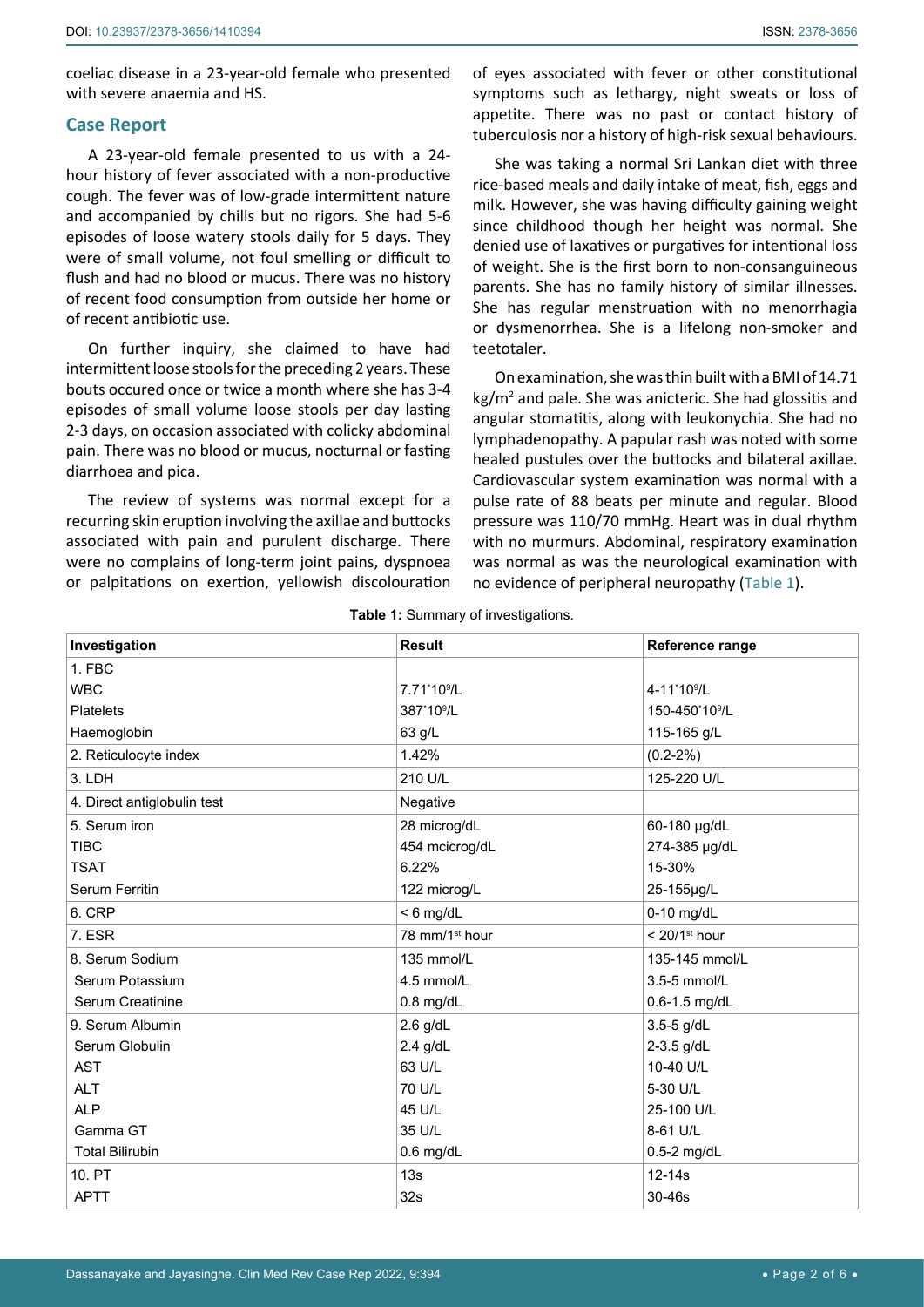| 11. Serum calcium                          | 2.32 mmol/L                             | 2.2-2.7 mmol/L   |
|--------------------------------------------|-----------------------------------------|------------------|
| Serum phosphate                            | 1 $mg/dL$                               | 0.6-1.5 mg/dL    |
| 12. Serum Vitamin B12 level                | $< 61$ µmol/L                           | (140-650 µmol/L) |
| Serum folate- not available                |                                         |                  |
| 13. Stool full report                      | No pus cells, red cells or fat globules |                  |
| 14. Stool culture                          | No growth                               |                  |
| 15. Stool occult blood*3                   | Negative                                |                  |
| 16. Serum Tissue transglutaminase antibody | 29.05 RU/ML                             | $<$ 20RU/ML      |
| 17. Anti-Nuclear antibody                  | 1/100                                   | < 1/100          |
| 18. Anti dsDNA                             | Negative                                |                  |
| Anti-Smith antibody                        | Negative                                |                  |
| C <sub>3</sub>                             | 87 mg/dL                                | 66-185 mg/dL     |
| C <sub>4</sub>                             | 45 mg/dL                                | 15-52 mg/dL      |
| 19. HIV 1 and 2 antigen and antibody       | Negative                                |                  |
| 20. Anti endomysial antibody               | Negative                                |                  |
| 21. Stool calprotectin                     | Not detected                            | 50-120 µg/g      |
| <b>22. TSH</b>                             | 1 mIU/mL                                | $0.4 - 4$ mlU/mL |
| 23. FBS                                    | 80 mg/dL                                | $<$ 110 mg/dL    |
| 24. HbA1C                                  | 5%                                      | $< 6.5\%$        |
| 25. Chest Xray and USS abdomen             | normal                                  |                  |
| 26. Mycoplasma antibodies                  | not detected                            |                  |
| 27. CECT chest, abdomen and pelvis         | normal                                  |                  |
| 28. MRI enteroclysis                       | normal                                  |                  |
|                                            |                                         |                  |

<span id="page-2-0"></span>

**Figure 1:** Duodenal biopsy showing increased intraepithelial lymphocytes (red arrow) and villous atrophy (green arrow).

The initial investigations showed a severe anaemia with a haemoglobin of 6.3 g/dL, with normocytic normochromic indices. Blood picture revealed a mixed picture with oval macrocytic cells and hypochromic microcytic cells. Few hyper segmented neutrophils were seen which was suggestive of mixed iron and B12 deficiency. Skin biopsy was taken from buttock rash which showed features suggestive of healed hidradenitis suppurativa.

As the initial management, she was transfused 2 units of red cell concentrate due to the severe anaemia. She was started on iron and folic acid supplementation along with IM vitamin B12 injections daily for 5 days. She was discharged on oral Clarithromycin 500 mg twice daily for 7 days.

On review after one-week ESR remained elevated at 90 mm and haemoglobin was 7.9 g/dL. A bone marrow biopsy was arranged which showed normocellular erythropoiesis with some dysplastic changes. Granulopoiesis and megakaryopoiesis were normal.

Upper GI endoscopy showed a normal oesophagus and stomach with erythematous areas seen in D1 and D2. Biopsies from D1 and D2 revealed a duodenal mucosa with active inflammation, partial villous atrophy and mildly increased intraepithelial lymphocytes. (25/100 enterocytes) Intestinal pathogens were not seen ([Figure](#page-2-0)  [1](#page-2-0)). Lower gastrointestinal biopsies were normal. She had positive anti tissue transglutaminase antibodies. A DXA scan was done and normal with a lowest Z score of -1.3 at left hip. She had an insufficient Vitamin D level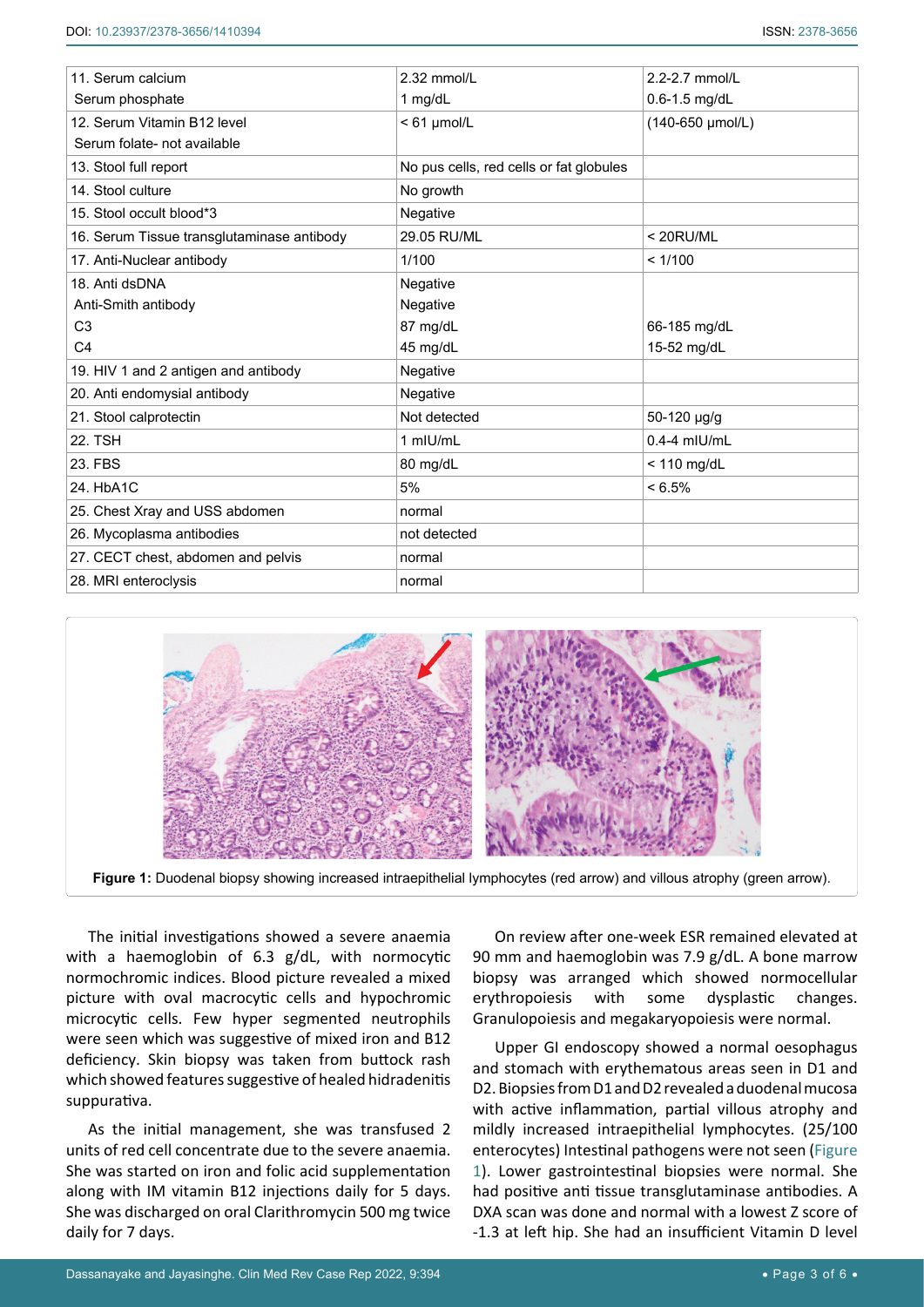| Food to be avoided                                                                     |
|----------------------------------------------------------------------------------------|
| Wheat, barley, rye, oats (Unless specified to be gluten free on the label)             |
| Baked goods- Cookies, cake, pastries                                                   |
| Processed foods- Burgers, noodles, hotdogs                                             |
| Snacks and condiments- Seasoned potato chips, French fries, sauces including soy sauce |
| Beverages- Beer, malted drinks, commercial chocolate drinks                            |

of 15 ng/ml (20-100). A definitive diagnosis of coeliac disease was made.

She was managed in a multidisciplinary approach with involvement of the gastroenterologist, medical nutritionist and general physician. Her dietetic history was revisited to assess the exposure to gluten. A dietary recall showed that she takes 3 cups of milk per day with a malt containing supplement which contain gluten. She also takes processed foods such as burgers and snacks such as French fries about 3 times a week. She was advised on a lifelong gluten free diet ([Table 2\)](#page-3-0).

Her diet plan was prescribed taking into consideration the maintenance calorie requirement as well as the deficit. A total of 1400 kcal per day (40 kcal/kg/d) was given with 15% as protein. Her initial weight was 34 kg and ideal weight 56 kg. Target was 10% weight gain in 3-6 months. FeSO<sub>4</sub> 200 mg bd along with multivitamin 1 tablet per day were continued. She was reviewed in 2 months in the ward and had gained 2 kg. Haemoglobin was 11.2 and serum ferritin 239 micrmol/L. The skin rash had completely healed. A repeat upper GI and biopsy was planned for in 6 months.

#### **Discussion**

This young female presented with an acute respiratory illness associated with diarrohoea and pallor. Initially we considered a clinical diagnosis of atypical pneumonia. She had elevated inflammatory markers with normal platelet counts which was against a diagnosis of Mycoplasma infection where thrombocytopaenia is common. She had a normal chest radiograph which is another pointer against an atypical pneumonia. Further, the anaemia was not due to haemolysis as expected in Mycoplasma infection [[5](#page-5-10)].

Malabsorption became a possibility given the longstanding history of altered bowel habits and poor weight gain along with findings of a mixed deficiency anaemia and hypoalbuminaemia. We suspected a diagnosis of celiac disease on the basis of duodenal biopsy which demonstrated partial villous atrophy and increased IELs classifying her as grade B1 on Corazza classification. In the presence of intermediate features as such, serology is key to differentiate from other conditions causing villous atrophy such as tropical sprue, smallbowel bacterial overgrowth, Whipple's disease, Crohn's disease, etc. [\[6\]](#page-5-11). Hence this was confirmed by positive anti tissue transglutaminase antibodies. Interestingly

<span id="page-3-0"></span>she had evidence of hidradenitis suppurativa which is known to be associated with gluten hypersensitivity although not classically described in CD [[4,](#page-5-3)[7](#page-5-4)].

Anaemia is a well-known feature of celiac disease, and the aetiology is multifactorial. It is often due to deficiency of iron, folate and vitamin B12 [[8](#page-5-5)]. This patient had a mixed vitamin B12 and iron deficiency aneamia. Coexisting folate deficiency was a possibility. The cause for the anaemia was conventionally thought to be due to micronutrient deficiencies due to malabsorption itself [\[9\]](#page-5-6). The degree of iron deficiency correlates to degree of villous atrophy and improves with a gluten free diet supporting this mechanism. Serum ferritin levels may be low due to extreme deficiency in severe disease due to total loss of absorptive capacity or be elevated as a part of an acute phase reactant in less severe disease [[10](#page-5-7)]. However, celiac disease is characterized by inflammation that is not confined to the intestine but also systemic. Hence hematologic manifestations of the disease are likely to reflect a combination of local and systemic factors [[11](#page-5-8)].

Hidradenitis suppurativa which was found on the skin biopsy of our patient is not an extraintestinal manifestation described in celiac disease [\[9\]](#page-5-6). However, there are reports of improvement in HS with gluten free diet and gluten is the most commonly withdrawn food item by patients with HS [[4](#page-5-3)]. In a review done in Germany to identify potential triggers in 40 patients with HS, 2 patients were found to have celiac disease with improvement of skin eruption after a GFD [\[7\]](#page-5-4). Our patient also had complete resolution of her HS when put on a gluten free diet suggesting an association of gluten hypersensitivity and HS. Claudio, et al*.* in a study where exclusion of brewer's yeast from the diet of patients with HS showed resolution of skin lesions suggest that *S. cerevisiae* which is a fungus in yeast that causes rising of wheat during fermentation mounts an immune response in patients with HS worsening the skin disease [[12](#page-5-9)]. A possible explanation is that baked food constitutes most of the gluten in the diet and exclusion of baked products and thence the yeast used for rising rather than exclusion of gluten itself is responsible for the improvement. Recurrence of HS with gluten reintroduction in this patient could not be elicited as gluten rechallenge is not recommended in management of CD currently. Another postulated mechanism of HS was secondary infection of the skin caused by weakened immunity in CD. This is corroborated by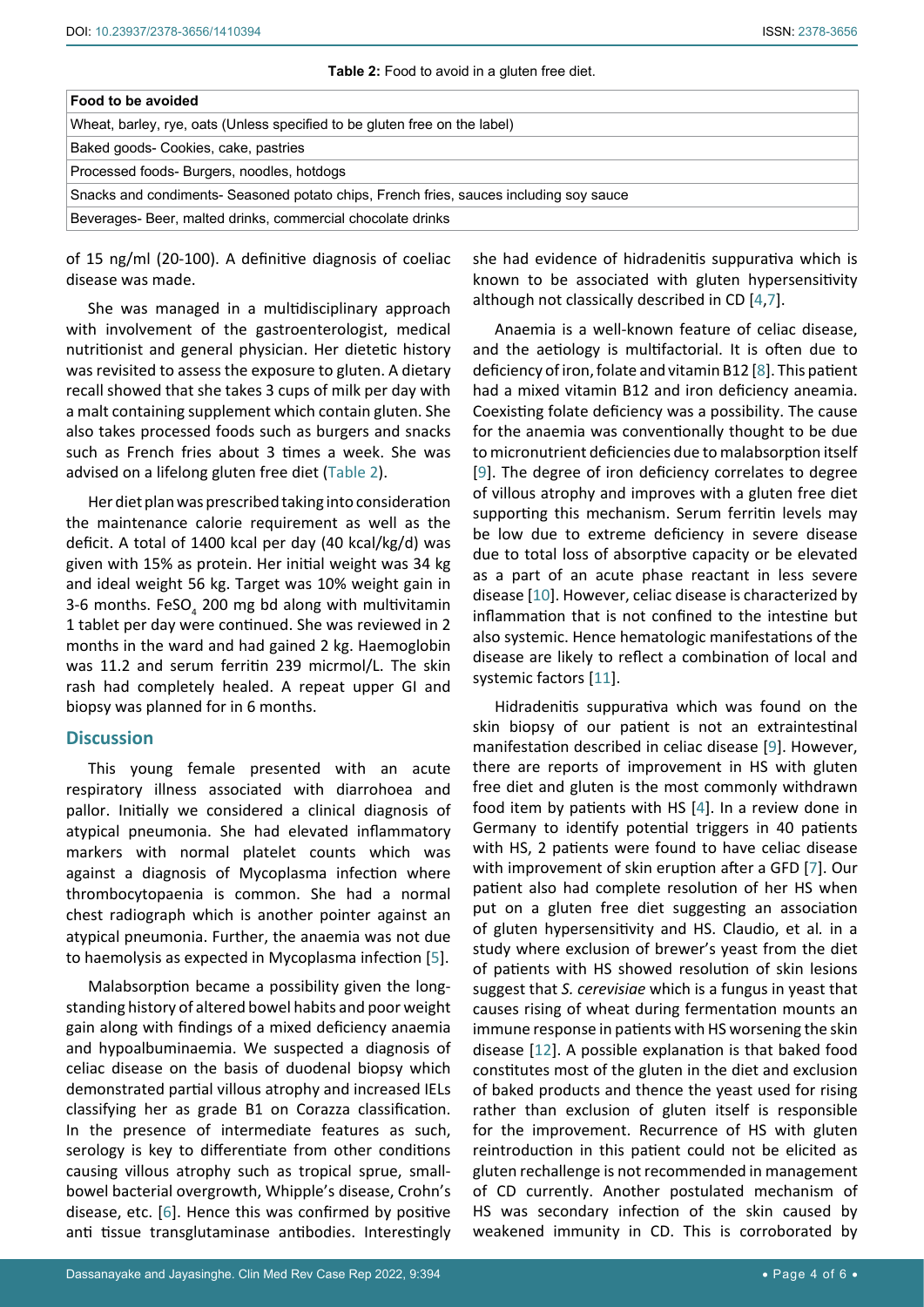some evidence from metagenetic sequencing that has revealed an abundance of gram-negative bacteria as the predominant skin flora in patients with HS as opposed to staphylococcus species seen in normal individuals [\[13](#page-5-20)]. However, this hypothesis needs to be further explored.

CD is rare in Sri Lanka and there is a single case report published in 2011. The rarity could be because of the traditional diet of rice which accounts for 60-80% of cereal consumed in Sri Lanka [[14](#page-5-21)]. One could postulate that the low gluten content fails to trigger an adequate autoimmune response to cause symptomatic disease.

Malabsorption develops when when there is failure of absorption of nutrients resulting from a multitude of causes which can be classified into three groups: (i) Maldigestion, due to defects in digestive enzymes; (ii) Mucosal or mural causes such as celiac disease (CD); and (iii) Microbial causes [[5\]](#page-5-10).

CD has an estimated prevalence of one percent in the world [\[15](#page-5-22),[16](#page-5-23)]. The current understanding for the wide spectrum of manifestations from asymptomatic to severe malabsorption is a complex interaction between genetic and environmental factors. Gluten is the protein fraction of wheat, rye and barley [[1](#page-5-0)]. HLA-DQ2, HLA-DQ8, HLA-DR3-DQ2 and HLA-DR4-DQ8 genes are known to confer genetic susceptibility [[17\]](#page-5-24). Antigen presenting cells that are positive for HLA- DR3-DQ2 and HLA-DR4- DQ8 present gluten peptides efficiently, thus initiating and driving the immune response, predominantly occurring in the lamina propria. The inflammatory response releases tissue transglutaminase (TTG); the highly specific endomysial auto-antigen. Deamidating or crosslinking of gluten peptides by TTG may further potentiate the antigen presentation. The result is lamina propria T-cell activation and mucosal transformation by activated intestinal fibro-blasts. This immune activation drives the destruction of enterocytes in intestinal villi resulting in impaired absorption [[1](#page-5-0),[18](#page-5-25)].

Coeliac disease is associated with other autoimmune diseases, most commonly type 1 diabetes mellitus and autoimmune thyroid disease [\[19\]](#page-5-26). Our patient neither had a family member affected by the disease nor fulfilled criteria for an associated autoimmune disease. A positive antinuclear antibody (ANA), however was present. Although there have been postulations about increased prevalence of autoantibodies in patients with coeliac disease, studies up to now have shown similar prevalence of ANA in CD and general population [[20](#page-5-27)].

Current understanding of CD is different from the traditionally defined malabsorptive disorder where many varied presentations can manifest at any age. Clinically three phenotypes of coeliac are seen; classical, atypical and silent [[10](#page-5-7)]. Classical coeliac disease is characterized by symptoms and sequelae of gastrointestinal malabsorption [[5](#page-5-10)]. Atypical disease manifests with minimum gastrointestinal symptoms and predominant extraintestinal features. Silent

disease is where completely asymptomatic individuals have positive serology and villous atrophy on biopsy which is usually incidentally detected [[10](#page-5-7)]. Our patient had atypical disease manifestation as she had mild chronic gastrointestinal symptoms and anaemia as a consequence of malabsorption.

Out of the extraintestinal manifestations, poor growth is the most frequent [[21](#page-5-12)]. Others include anaemia [[11](#page-5-8)], neurological manifestations such as peripheral neuropathy and gluten ataxia [[22\]](#page-5-13), elevated transaminases, dermatitis herpetiformis, osteoporosis and reproductive problems such as delayed puberty and subfertility [\[9\]](#page-5-6).

The diagnosis of CD is confirmed with serology and upper endoscopy with histology of multiple biopsies of the duodenum in a patient with a clinical finding. Both American and British Gastroenterology Societies specify that the patient has to be on a gluten containing diet when performing serology and biopsy for coeliac disease [[23](#page-5-14)-[25](#page-5-15)]. IgA anti-tissue transglutaminase antibody is the single most preferred test for detection of CD serologically. If there is coexistent IgA deficiency, IgG-based testing should be done [[24](#page-5-16)]. The sensitivity of the TTG-IgA for untreated CD is about 95%. It also has high specificity of 95% or greater [\[25](#page-5-15)]. However, if the suspicion of CD is high, it is recommended to pursue intestinal biopsy even if serologies are negative [[24](#page-5-16)]. The characteristic histological features of CD on an intestinal biopsy are blunted or atrophic villi, crypt hyperplasia, lymphocytic infiltration in the lamina propria, structural abnormalities in epithelial cells and intraepithelial lymphocyte (IEL) infiltration. The first and most sensitive marker of gluten sensitivity on the small bowel mucosa is increased IELs. Multiple biopsies are imperative for diagnosis as intestinal involvement is patchy [\[26](#page-5-17),[27](#page-5-18)]. Corazza classification describes the histological changes in CD which take into consideration the presence of increased intraepithelial lymphocytes, crypt hyperplasia and villous atrophy [\[28\]](#page-5-19).

A diet free of gluten remains the only effective treatment for CD at present. This involves avoiding wheat, barley and rye. Although the term "gluten free" implies total elimination of all sources of gluten, in practice it is a diet containing gluten at such low levels insufficient to mount hypersensitivity [[24](#page-5-16)]. GFD results in resolution of symptoms and reversal of intestinal damage in most individuals. Failure to comply with GFD carries risk of morbidity and mortality. Risk of malignancy is increased (e.g., adenocarcinoma of small bowel, oesophageal carcinoma, B-cell and T-cell non-Hodgkin lymphomas, intestinal T-cell lymphomas) in patients with active CD [\[9](#page-5-6)].

American Society of Gastroenterology recommends long term follow-up of CD patients by a dietician experienced in coeliac disease management with periodic medical reviews. Objective of regular follow